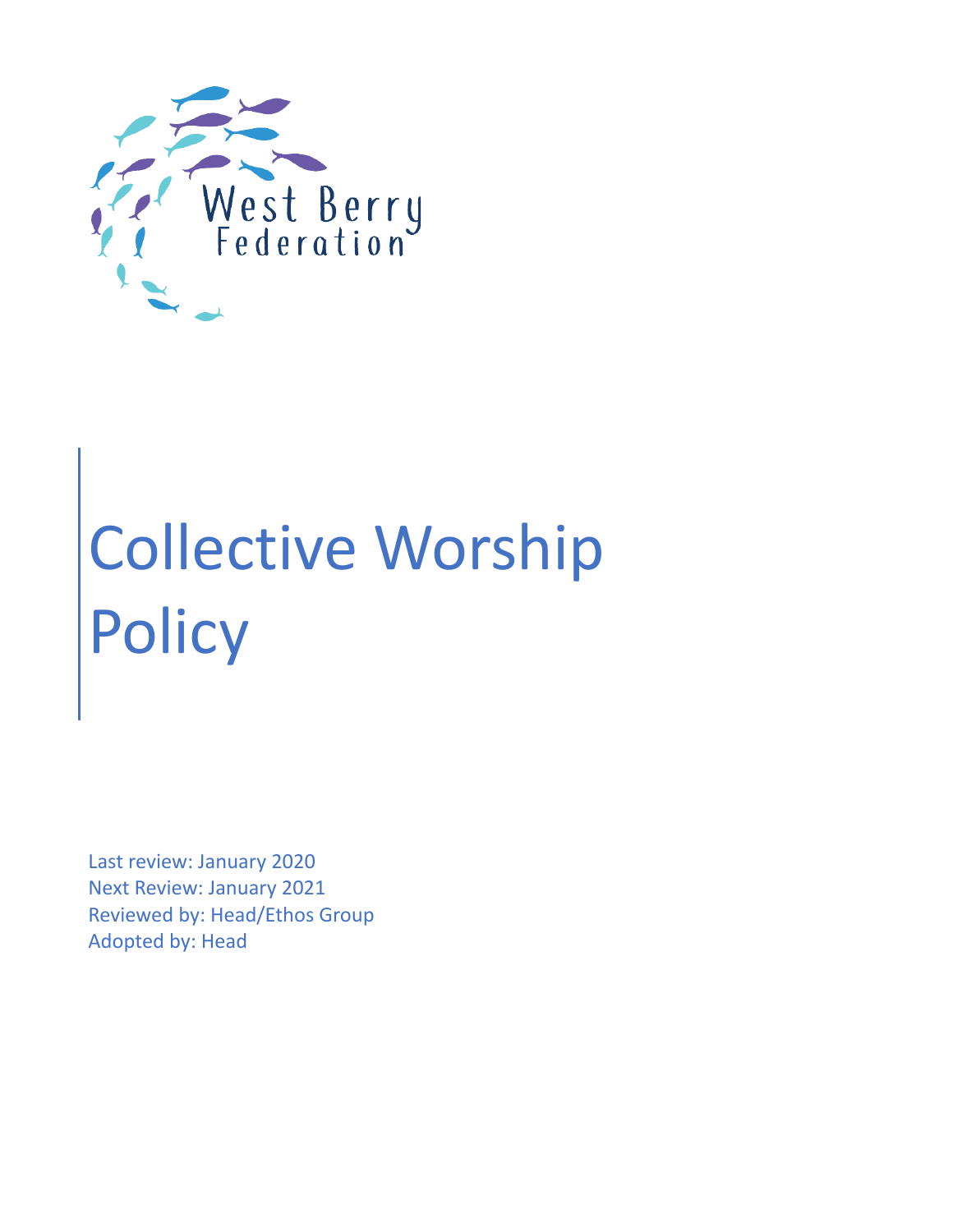# **West Berry Federation Worship Policy**

Schools' Vision: Being the best we can be; committed to make a difference.

## **Introduction**

Collective worship is central to the life of our school as a time coming together. Worship offers the children and others in our school an opportunity to reflect on values and issues. At Berrynarbor Worship reflects the Christian ethos of the school. Collective Worship is centered around the school values and Christian calendar. Worship in school is known as 'collective' worship as opposed to 'corporate' worship. In collective worship the community gathers (or collects) and worship takes place there is no expectation or compulsion placed on participants. What is provided is an 'opportunity' during which the participants, through a variety of experiences can:

- Worship God;
- experience a variety of styles of worship;
- celebrate:
	- o Christian festivals;
	- o school values;
	- o achievements;
	- grow in understanding of and participation in prayer;
- develop a reflective approach to life and reflect on Christian values. Explore current world events within the context of our school ethos and Christian values.
- develop as a community based on our Christian values;
- participate and respond, through active involvement in the planning, leading, presentation and evaluation of worship – lead by our Pupil Worship Leaders;
- feel safe and affirmed.

At times worship will reflect aspects of the curriculumand in particular will:

- nurture spiritual growth;
- consider moral issues in a Christian context and to;
- Enhance social understanding;
- explore beliefs drawn from a variety of cultural heritages.

#### **The Pattern of Collective Worship**

We follow the seasons of the Church year and within this significant festivals and other special days are observed. These always include Harvest, Advent, Christmas, Epiphany, Lent, Easter, Ascension and Pentecost. Whenever worship takes place it is planned to promote thinking beyond the time given to worship itself. The general weekly pattern of collective worship will include:

- Introduction of a bible story
- Follow up learning from the week's bible story
- Picture News (current world affairs explored through a Christian and British Values lens)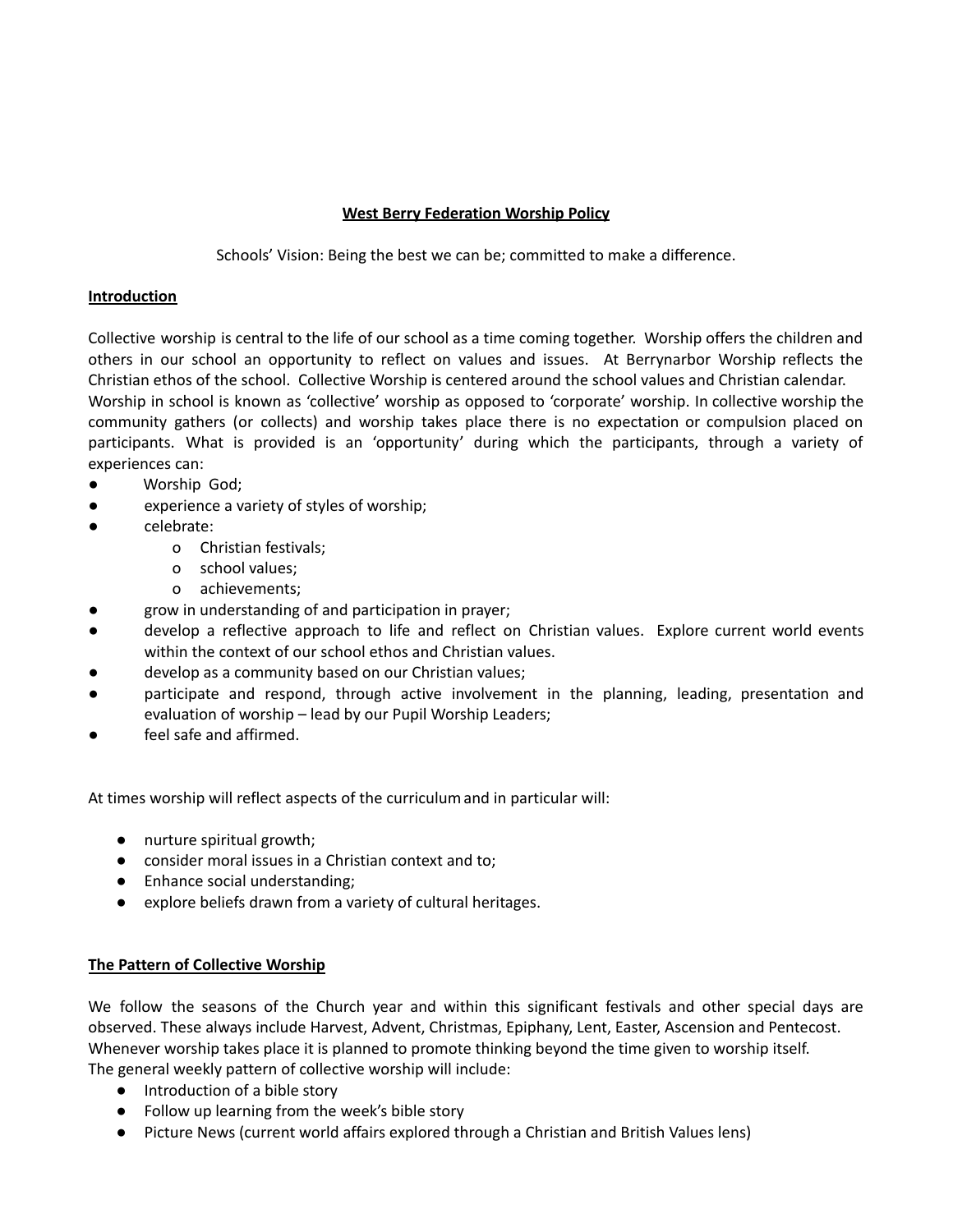- Singing assembly (opportunity to learn new praise songs uplifting or reflective and have a time of reflection or thanksgiving)
- Celebration Assembly a time to reflect on the week's learning, celebrate success and acknowledge the children's application of the school values, collecting and sharing prayers and questions)

#### **Leading worship**

Worship has a variety of leaders from both within school and from the local Church Community. Children are given opportunities to lead worship throughout the year. Visitors are welcome to lead collective worship from time to time and are given guidance on our worship policy. Through RE and collective worship we seek to raise the children's awareness, understanding and respect for other faiths.

#### **Planning Acts of Collective Worship**

Our acts of worship are carefully planned to ensure a balance between content and experience. Leaders, including the children, plan the content and activities included in Worship according to what is most appropriate to the season/theme, and the ages, aptitudes and the backgrounds of the pupils. Throughout their time at our schools children will encounter a wide variety of activities such as drama alongside traditional elements of worship such as prayer and song.

Prayer is a vital part of our worship. It is introduced with a form of words that invites but does not coerce pupils to participate. Our prayers are addressed to Jesus and God reflecting the traditions and practices of the Christian church. Pupils who prefer not to pray are encouraged to use these times to reflect on the important messages shared in our worship. Children's 'Prayers to Share' and questions are collected weekly and used to inform future planning. A record of this is kept in the Worship Scrapbook.

Our worship is regularly reviewed through discussions with participants, observation and reflection and our evaluations are fed into the planning for future worship.

#### **A legal note**

By law, Collective Worship must:

- be provided for every child every day;
- reflect the school's Trust Deed.

Our policy sets out clearly our aspiration that collective worship will be a valuable and valued experience for all members of our school community whatever their backgrounds and beliefs. It is invitational, inclusive and reflective in nature and never coercive or indoctrinatory.

Parents have a right to withdraw their children from all or any acts of worship. In the first instance we ask parents who may wish to exercise this right to visit school to speak with one of our headteachers.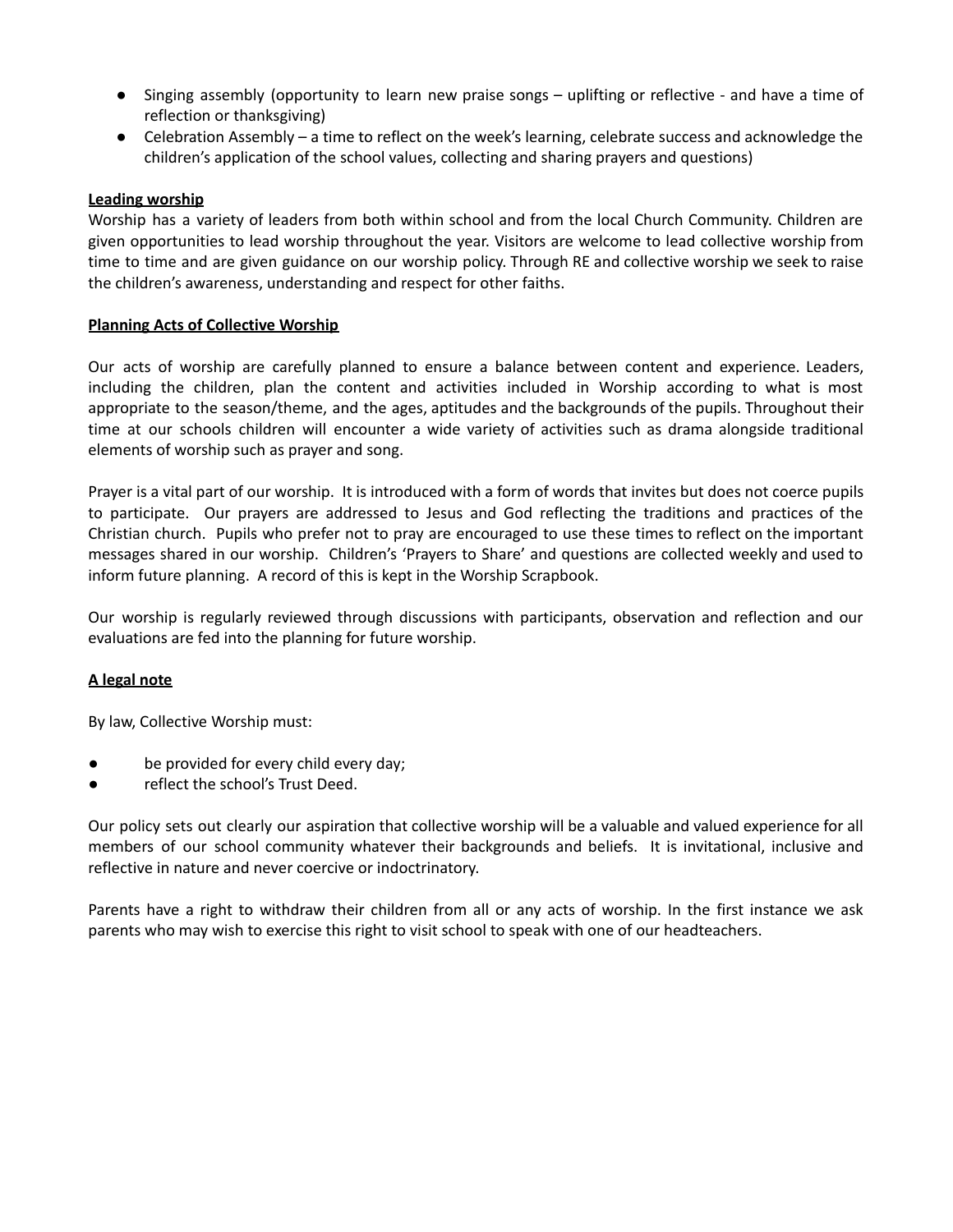## **Guidance on Collect Worship**

Our collect worship planner included school and world events, Christian festivals and a half termly focus on one of our values. This value based focus extends into other areas of the curriculum (see Life curriculum).

Collective worship must happen every day but can be in class or in key stage/whole school groupings.

Setting the atmosphere of Collect Worship is important – it should feel different to a lesson. Use music, a time of stillness, a candle or other meditative activity to help the children to prepare.

| <b>Assembly</b>                         | What must be included                                                                                                                                                                                    | Might be included                                             | <b>Pupil Voice</b>                                               | At Berrynarbor |
|-----------------------------------------|----------------------------------------------------------------------------------------------------------------------------------------------------------------------------------------------------------|---------------------------------------------------------------|------------------------------------------------------------------|----------------|
| <b>Bible story/word</b><br>of God       | Story or words from<br>Bible (sometimes other<br>religious or secular<br>texts can be used)<br>Reflection or Prayer<br>Question to think<br>about/something to<br>notice/something to<br>find out about. | Drama<br>Video clips                                          | Opportunity to ask<br>questions and<br>share prayers (in<br>box) | Lord's Prayer  |
| Follow up to Bible<br>story/word of God | Discussion about how<br>the story applies to our<br>lives.<br>Reflection or prayer<br>Question to think<br>about/something to<br>notice/something to<br>find out about                                   | Debate<br>Drama<br>Follow up story<br>Visual<br>demonstration | Opportunity to ask<br>questions and<br>share prayers (in<br>box) | School prayer  |
| <b>Picture News</b>                     | Image and questions<br>Discussion<br>What can we learn?<br>Prayer or reflection                                                                                                                          | Discussion /debate<br>Song<br>Meditation                      | Opportunity to ask<br>questions and<br>share prayers (in<br>box) | School prayer  |